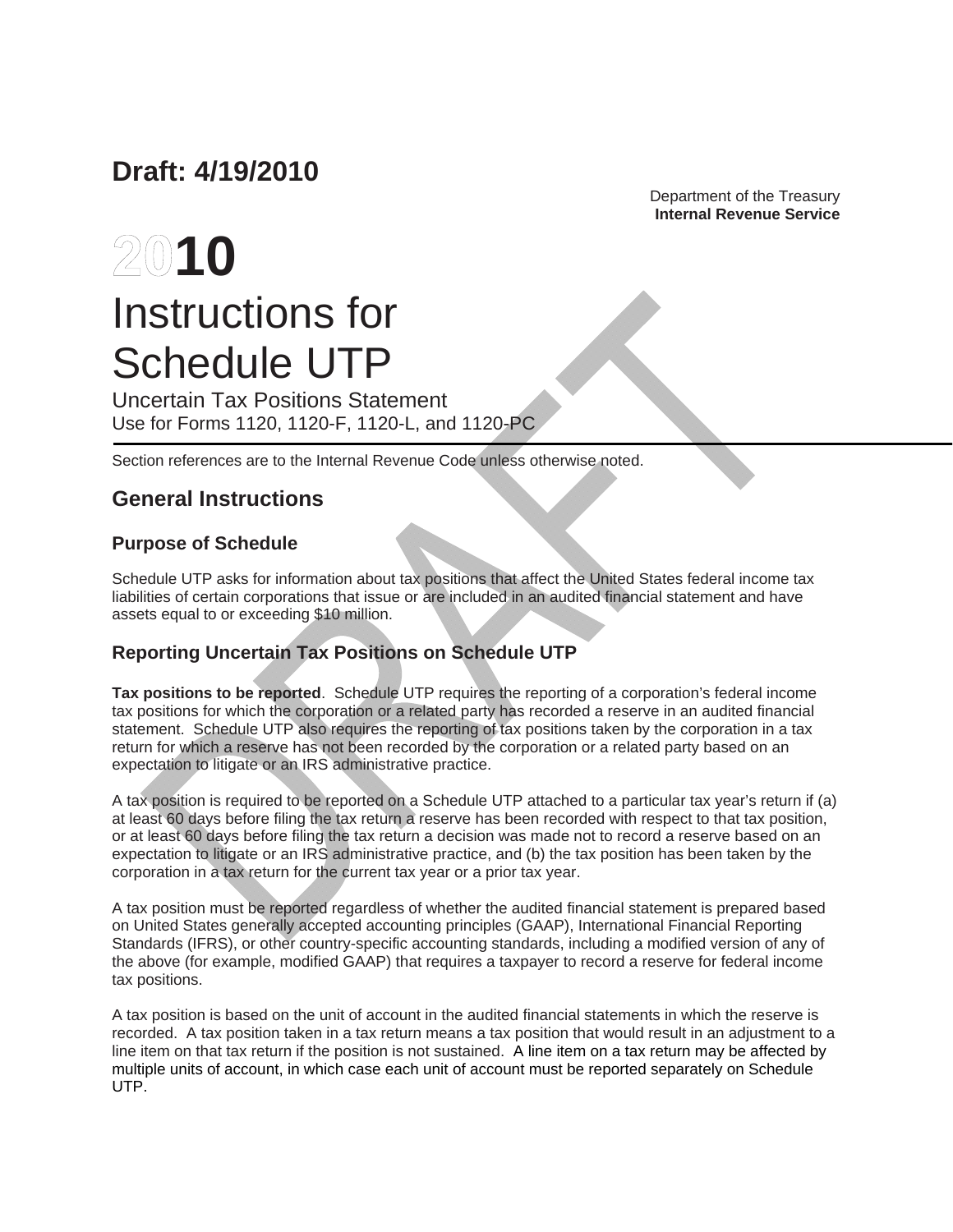**Reporting current year and prior year tax positions.** Tax positions taken by the corporation in the current year's tax return for which the decision whether to record the reserve was made at least 60 days before filing the tax return are reported on Part I. Tax positions taken by the corporation in a prior year's tax return for which the decision whether to record the reserve was made at least 60 days before filing the tax return are reported on Part II. A corporation is not required to report a tax position it has taken in a prior tax year if the corporation reported that tax position on a Schedule UTP filed with a prior year tax return. If a transaction results in tax positions taken in more than one tax return (and a decision whether to reserve has been made), the tax positions arising from the transaction must be reported on Part I of the Schedule UTP attached to each tax return in which a tax position resulting from the transaction is taken regardless of whether the transaction or a tax position resulting from the transaction was disclosed in a Schedule UTP filed with a prior year's tax return. See Example 6. Do not report a tax position on Schedule UTP before the tax year in which the tax position is taken in a tax return by the corporation.

**Determinations made within 60 days prior to filing the tax return**. Tax positions for which a reserve was recorded within 60 days before filing a tax return, or a decision not to record a reserve was made during that same period based on an expectation to litigate or an IRS administrative practice, must be reported either on Part I of the Schedule UTP for the current year or on Part II of the Schedule UTP for the next tax year.

**Concise description of tax position**. A corporation that reports a tax position in either Part I or Part II is required to provide a concise description of each tax position on Part III. See Examples 14, 15, and 16.

**Transition rules**. A corporation is not required to report on Schedule UTP a tax position taken in (a) a tax year beginning before December 15, 2009, or (b) a tax year beginning on or after December 15, 2009, and ending before January 1, 2010, regardless of whether or when a reserve was recorded with respect to that tax position.

#### **Electronic Filing. [RESERVED]**

## **Who Must File**

A corporation must file Schedule UTP with its income tax return if:

1. The corporation files Form 1120, U.S. Corporation Income Tax Return; Form 1120 F, U.S. Income Tax Return of a Foreign Corporation; Form 1120 L, U.S. Life Insurance Company Income Tax Return; or Form 1120 PC, U.S. Property and Casualty Insurance Company Income Tax Return;

2. The corporation has assets equal to or exceeding \$10 million;

3. The corporation or a related party issued an audited financial statement and the audited financial statement covers all or a portion of the corporation's operations for all or a portion of the corporation's tax year; and

4. The corporation has one or more tax positions that must be reported on Schedule UTP.

A corporation's assets equal or exceed \$10 million if the amount reported on Part I, Box D of Form 1120, or the higher of the beginning or end of year total assets amounts reported on Schedule L of Form 1120- F, Form 1120-L, or Form 1120-PC, is at least \$10 million.

Schedule UTP must accompany a tax return and should not be filed separately. A taxpayer that files a protective Form 1120, 1120 F, 1120 L, or 1120 PC must file Schedule UTP if it satisfies the requirements set forth above.

**Affiliated groups**. An affiliated group of corporations filing a consolidated return will file a Schedule UTP for the affiliated group. The affiliated group need not identify the member of the group to which the tax position relates or which member recorded the reserve for the tax position. Any affiliate that files separately and satisfies the requirements set forth above must file a Schedule UTP with its return setting forth its own tax positions.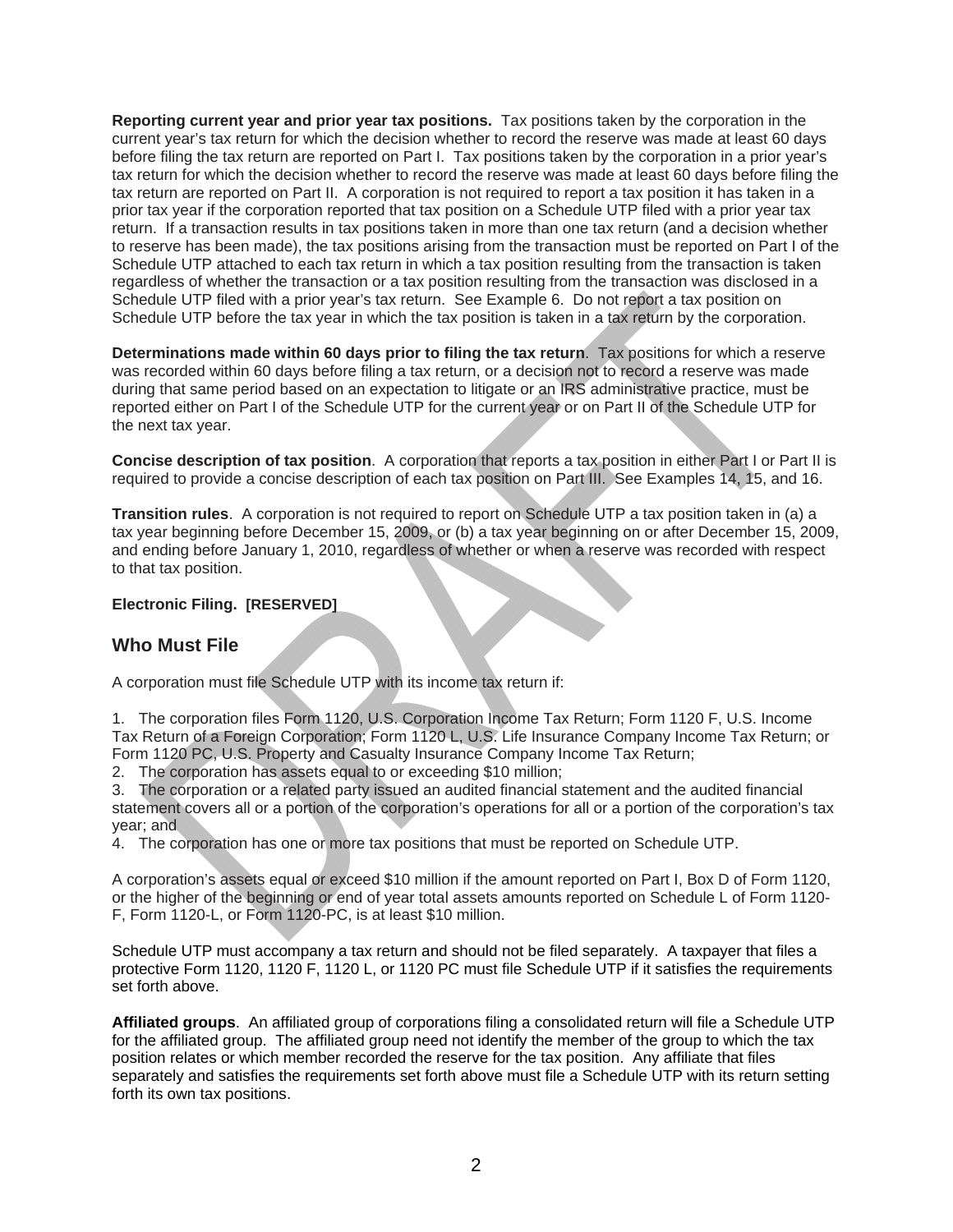## **Definitions**

**Audited financial statement.** An audited financial statement means a financial statement that an independent third party expresses an opinion on under GAAP, IFRS, or another country-specific accounting standard, including a modified version of any of the above (for example, modified GAAP) that requires a taxpayer to record a reserve for federal income tax positions.

**Record a reserve.** In general, a corporation or a related party records a reserve with respect to a tax position taken by the corporation when any of the following occurs in an audited financial statement of the corporation or a related party:

1. An increase in a liability for income taxes payable or a reduction of an income tax refund receivable with respect to the tax position,

2. A reduction in a deferred tax asset or an increase in a deferred tax liability with respect to the tax position, or

3. Both (1) and (2) above.

The initial recording of a reserve will trigger reporting of a tax position, but subsequent reserve increases or decreases with respect to a tax position taken in a tax return will not.

#### *Examples - All examples assume the corporation is a calendar year taxpayer*

*Example 1 (general rule regarding recording a reserve).* A corporation has an investment in a partnership and receives a Form 1065 Schedule K-1 from the partnership stating the corporation's share of ordinary income is \$100. The partnership took a tax position in its 2010 tax return that resulted in the exclusion of \$20 of income reported on the corporation's Schedule K-1. The corporation excluded the \$20 of income from its 2010 tax return, and on September 30, 2010, the corporation recorded a reserve with respect to this tax position taken in the 2010 tax return. Because the corporation recorded a reserve for the tax position taken in the 2010 tax year more than 60 days before filing its tax return for the 2010 tax year, the corporation must report the tax position on the Schedule UTP filed with its 2010 tax return.

*Example 2 (reserve increase).* A corporation took a tax position in its 2010 tax return and recorded a reserve for the tax position on September 30, 2010. On December 31, 2012, the corporation increased its reserve with respect to the tax position taken in its 2010 tax return. Because the corporation recorded a reserve with respect to its 2010 tax position more than 60 days before filing its 2010 tax return, the corporation must report the 2010 tax position on the Schedule UTP filed with its 2010 tax return. The taxpayer is not required to report the 2010 tax position again on its 2012 tax return as a result of the reserve increase in 2012.

**Related party.** A related party is any entity that is related to the corporation under sections 267(b), 318(a), or 707(b), or any entity that is included in a consolidated audited financial statement in which the corporation is also included.

*Examples - All examples assume the corporation is a calendar year taxpayer.*

*Example 3 (related party general rule).* Corporation A is a corporation filing Form 1120 with \$20 million of assets. Corporation B is a foreign corporation not doing business in the United States and is related party to Corporation A. Corporations A and B issue their own audited financial statements. If Corporation A has taken a tax position in a tax return, but does not record a reserve with respect to that tax position in its own audited financial statements, that tax position must be reported by Corporation A on its Schedule UTP if the audited financial statements of Corporation B include a reserve with respect to that tax position.

*Example 4 (reserve recorded in consolidated financial statement).* Corporation C files a Form 1120 and has assets of \$20 million. Corporations C and D issue a consolidated audited financial statement, but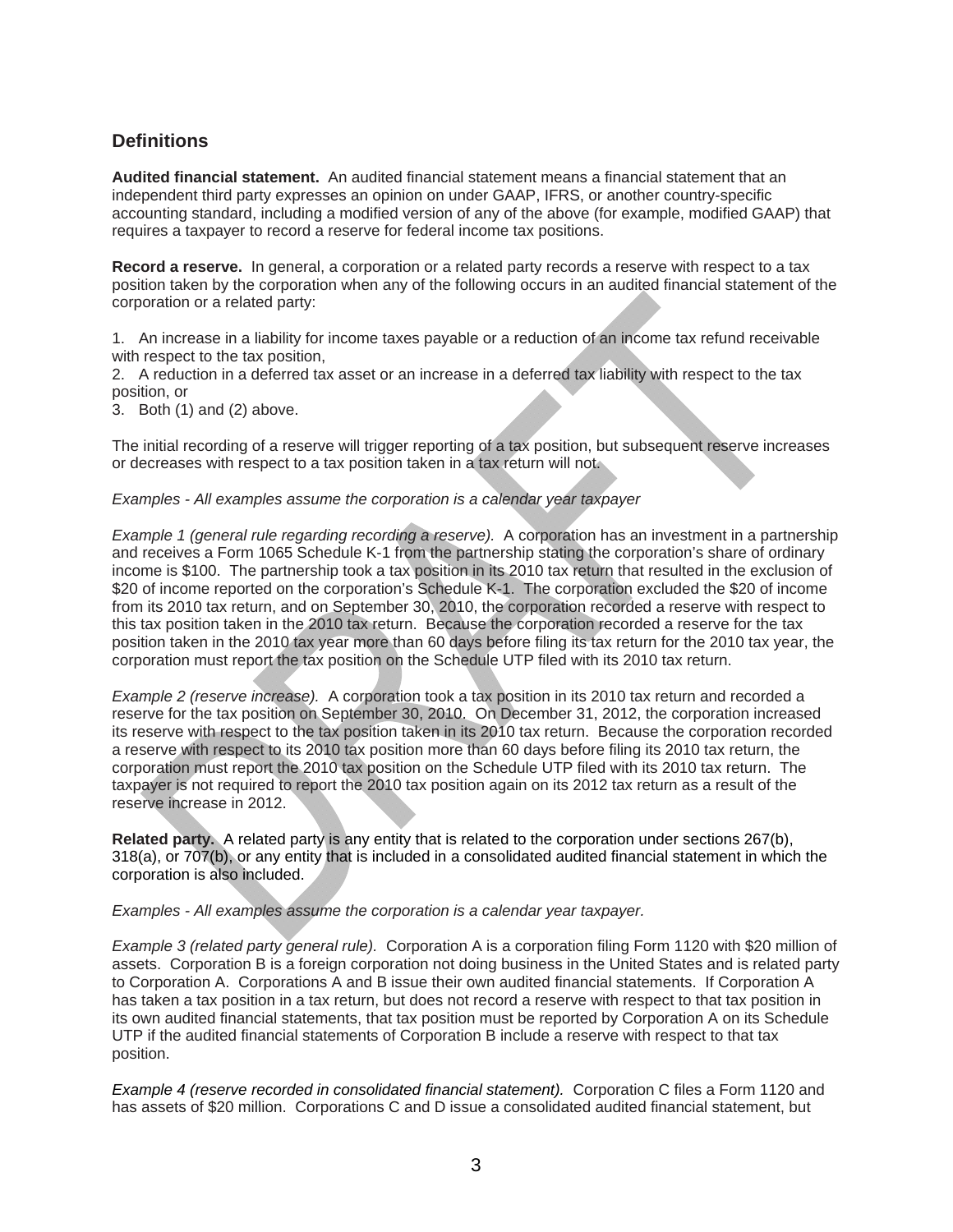they do not file a consolidated tax return. Corporation C has taken a tax position for which a reserve was recorded in the consolidated financial statements of Corporations C and D. The tax position taken by Corporation C on its tax return must be reported on its Schedule UTP because a reserve was recorded for its tax position in a consolidated financial statement in which Corporation C was included.

**Reserve not recorded based on administrative practice.** A tax position required to be reported on Schedule UTP includes a tax position for which a reserve would have been recorded in the audited financial statement but for a determination that, based upon past administrative practices and precedents of the IRS in dealing with the tax position of the taxpayer or similar taxpayers, the IRS has a practice of not challenging the tax position during an examination.

**Reserve not recorded based on expectation to litigate.** A tax position required to be reported on Schedule UTP includes a tax position for which a reserve was not recorded in the audited financial statement after the taxpayer or a related party determines that, if the IRS had full knowledge of the tax position it is unlikely a settlement could be reached. For this purpose, a settlement is unlikely if the probability of settlement is less than 50%.

*Example 5 (expectation to litigate).* A corporation takes a position that it can exclude certain income from its 2010 tax return. On September 30, 2010, the corporation determines that, if the IRS had full knowledge of the tax position, there is less than a 50% probability of settling the issue with the IRS. The corporation also determines that, if the tax position were litigated, it has a 60% probability of prevailing in the litigation. Based upon these determinations, the corporation did not record a reserve for the tax position. Because the corporation made a decision not to record a reserve with respect to its 2010 tax position based on a determination, consistent with applicable accounting standards, that it will litigate, rather than settle, the issue with the IRS and that the corporation will prevail in the litigation, and because that decision was made more than 60 days before filing its 2010 tax return, the corporation must report this tax position on the Schedule UTP filed with its 2010 tax return.

**Tax position taken in a tax return.** A tax position taken in a tax return means a tax position that would result in an adjustment to a line item on that tax return (or would be included in a section 481(a) adjustment) if the position is not sustained.

#### *Examples - All examples assume the corporation is a calendar year taxpayer*

*Example 6 (permanent differences).* A corporation incurs an expenditure in its 2010 tax year and takes the position that the expenditure may be amortized over 5 years beginning in its 2010 tax return. The corporation determines it is uncertain whether any current deduction or amortization of this expenditure is allowable. The corporation has taken a tax position in each of the 5 tax years because in each year's tax return there would be an adjustment to a line item on that return if the position taken in that year is not sustained.

*Example 7 (temporary difference).* A corporation incurs an expenditure in its 2010 tax year and claims a deduction for the entire amount on its 2010 tax return. The corporation determines it is uncertain whether the deduction is allowable in the 2010 tax year or the amount instead is amortizable over 5 years. The corporation has taken a tax position in each of the 5 years, even though it claimed a deduction in a single year, because in each year's tax return there would be an adjustment to a line item on that return if the position taken in that year is not sustained.

*Example 8 (use of expiring net operating loss carryforward).* A corporation has a \$100 net operating loss carryforward that will expire unless it is used in the 2010 tax year. The corporation reports \$100 of income in 2010 but is uncertain whether the income should be reported in 2010 or 2011. The corporation has taken a tax position in each of its 2010 and 2011 tax returns because in each return there would be an adjustment to a line item on that return if the position taken in that year is not sustained.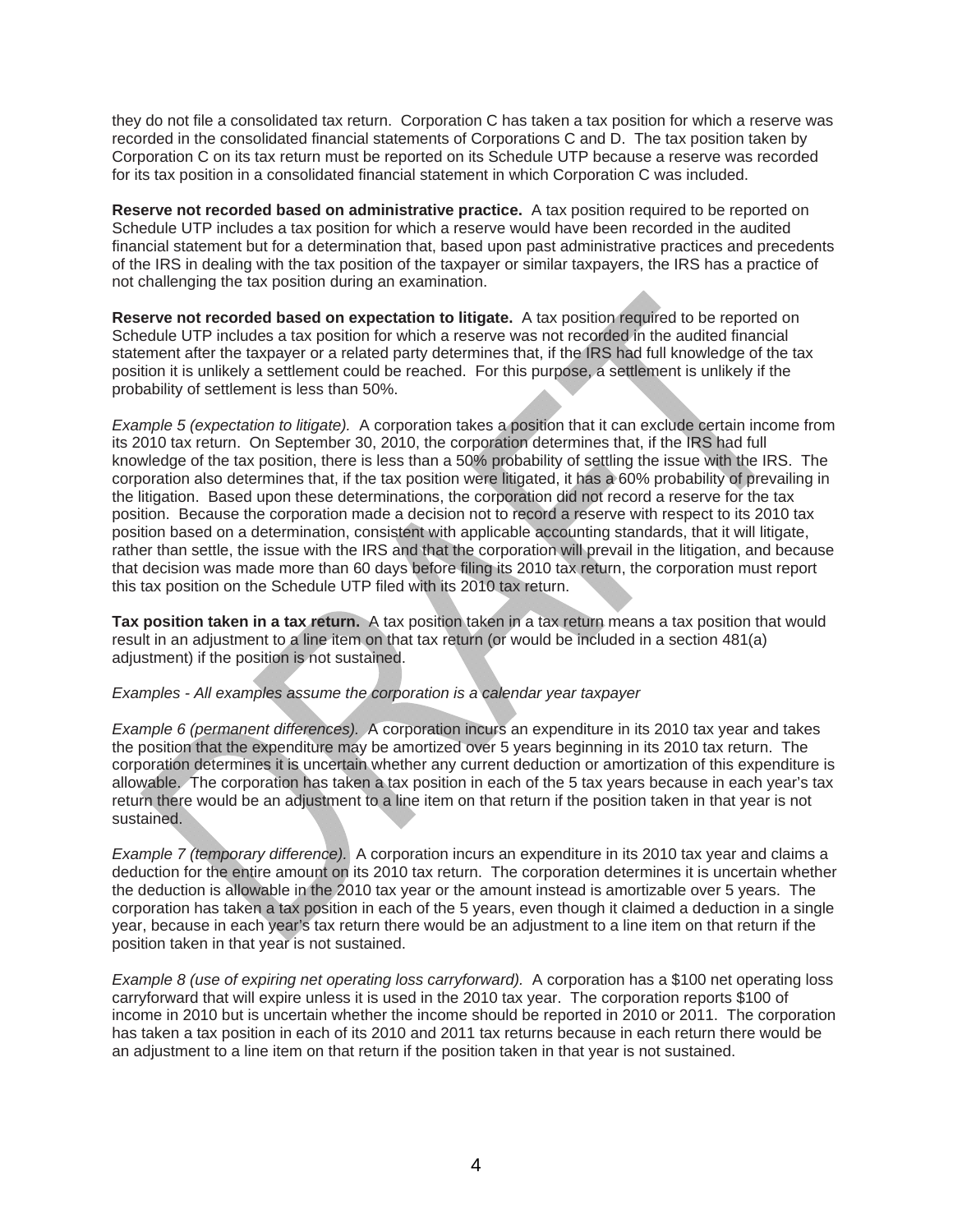Whether any of the tax positions taken in Examples 6, 7, or 8 must be reported on Schedule UTP in a particular tax year depends upon whether a reserve is recorded in an audited financial statement or is not recorded because of an expectation to litigate or an IRS administrative practice.

**Unit of account.** A unit of account is the level of detail used in analyzing a tax position, taking into account both the level at which the taxpayer accumulates the information to support the tax return and the level at which the taxpayer anticipates addressing the issue with the IRS. The unit of account used by a GAAP or modified GAAP taxpayer for reporting a tax position on Schedule UTP must be the same unit of account used by the taxpayer for GAAP or modified GAAP. In the case of audited financial statements prepared under other accounting standards, a unit of account based on an entire tax year or entire income tax return for a tax year may not be used as the basis for determining a tax position to be reported on Schedule UTP, even if that is the level of detail used for other applicable accounting standards, such as IFRS. In such cases, a unit of account that may be used as the basis for determining a tax position to be reported on Schedule UTP is any level of detail that is consistently applied and reasonably based on the items of income, gain, loss, deduction or credit.

#### **How to Calculate Maximum Tax Adjustment (MTA)**

**General.** The MTA for a tax position taken in a tax return is an estimate of the maximum amount of potential United States federal income tax liability associated with the tax year for which the tax position was taken. The MTA is determined on an annual basis. For tax positions that relate to items of income, gain, loss, and deduction, estimate the total amount in dollars and multiply by 0.35 (35%). For items of credit, estimate the total amount of credit in dollars. Combine the dollar estimates related to all applicable items of income, gain, loss, deduction, and credit to determine the MTA of that tax position. For example, the MTA for a tax position taken in a tax return claiming a \$100 deduction is \$100 x 0.35 or \$35. The MTA for a tax position taken in a tax return claiming a \$50 credit is \$50.

The MTA does not include interest or penalties. The effects of a tax position on state, local, or foreign taxes are disregarded when computing the MTA.

Each item of income, gain, loss, deduction or credit relating to a tax position taken in a tax return is determined separately and may only be offset by other such items relating to that tax position. For example, if a \$100 deduction is associated with a tax position taken in a tax return, enter \$35 on Schedule UTP, even if that deduction is used to offset \$100 of income generated by general operations of the business. Likewise, if \$200 of income is associated with a tax position taken in a tax return, enter \$70 [(\$200 x 0.35)] on Schedule UTP, even if the \$200 of income was offset by \$200 of net operating losses**.**  Items of income, gain, loss, deduction, or credit associated with a tax position may offset each other in determining the MTA for that tax position. For example, if income of \$100 is associated with a tax position taken in a tax return and a deduction of \$300 is associated with that same tax position, then the MTA is \$70 [(\$300 - \$100) x 0.35].

**Affiliated groups.** The determination of the MTA for a tax position taken in a tax return by an affiliated group is to be determined at the affiliated group level and must take into account all items of income, gain, loss, deduction, or credit with respect to that tax position for all members of the affiliated group.

**Determination of MTA for valuation and transfer pricing tax positions.** A determination of a maximum tax adjustment amount is not required for valuation or transfer pricing tax positions. Instead, the MTA reporting requirement is satisfied by indicating whether the tax position is a valuation or a transfer pricing tax position and by providing a ranking of these tax positions based on either the amount recorded as a reserve for United States federal income tax for that tax position taken in the tax return, or the estimated adjustment to United States federal income tax that would result if the tax position taken in the tax return is not sustained. For tax positions that relate to items of income, gain, loss, and deduction, estimate the total amount in dollars and multiply by 0.35 (35%). The corporation may choose either method and is not required to describe the method chosen or report the reserve or adjustment amounts for the reported positions. The method selected must be consistently applied to all valuation tax positions and transfer pricing tax positions reported on this schedule. The rankings should be done separately for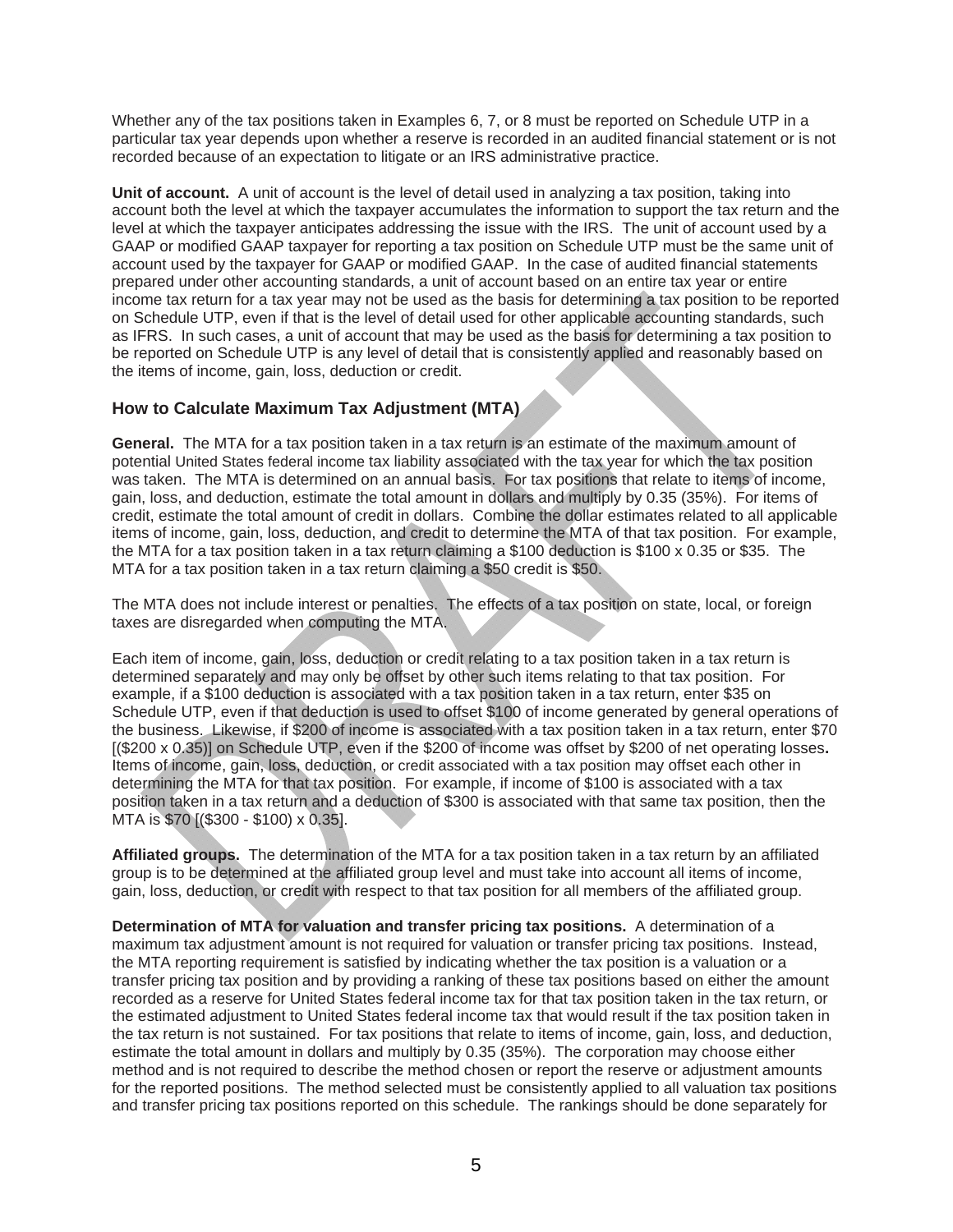the valuation tax positions and the transfer pricing tax positions. See Specific Instructions to Parts I and II, Column F.

#### **Coordination with Other Reporting Requirements**

A complete and accurate disclosure of a tax position on the appropriate year's Schedule UTP will be treated as if the corporation filed a Form 8275, Disclosure Statement, or Form 8275-R, Regulation Disclosure Statement, regarding the tax position. A separate Form 8275 or Form 8275-R need not be filed to avoid penalties with respect to that tax position.

#### **Other disclosures and penalties. [RESERVED]**

## **Comprehensive Examples**

#### *All examples assume the corporation is a calendar year taxpayer*

*Example 9 (temporary difference).* A corporation incurs an expenditure in 2010 and claims the entire amount as a deduction on its 2010 return. On September 30, 2010, the corporation determines it is uncertain whether the expenditure should instead be amortized over 5 years and records a reserve with respect to the position taken in 2010. The corporation did not record a reserve for any of the positions taken in tax years 2011 through 2014. The corporation has taken a tax position in each of the 5 tax years because in each year's tax return there would be an adjustment to a line item on that return if the position taken in that year is not sustained. The tax position taken in the 2010 tax year must be reported on Part I of Schedule UTP filed with the 2010 tax return because a reserve was recorded with respect to the tax position more than 60 days before filing that return. None of the 2011 to 2014 tax positions must be reported on Schedule UTP because the corporation did not record a reserve with respect to any of those tax positions.

*Example 10 (permanent differences).* A corporation incurs an expenditure in 2010 and takes the position that the expenditure may be amortized over 5 years beginning in its 2010 tax return. The corporation determines it is uncertain whether any deduction or amortization of this expenditure is allowable. On September 30 of each year beginning in 2010, the corporation records a reserve with respect to the amortization deduction claimed in each tax year. The corporation has taken a tax position in each of the 5 tax years because in each year's tax return there would be an adjustment to a line item on that return if the position taken in that year is not sustained. Because the corporation recorded a reserve for the 2010 tax position more than 60 days before filing the 2010 tax return, the corporation must report the 2010 tax position on Part I of Schedule UTP for the 2010 tax year. In addition, because the corporation recorded a reserve more than 60 days before filing its tax returns for tax years 2011 through 2014, the tax position taken in each of those tax years must be reported on Part I of the Schedule UTP filed with the tax return for the respective tax year in which the tax position was taken.

*Example 11 (transition rule).* The facts are the same as in Example 10, except that the corporation incurred the expenditure and recorded the reserve in 2009. The corporation has taken a tax position in each of the 5 tax years (2009 through 2013) because in each year's tax return there would be an adjustment to a line item on that return if the position taken in that year is not sustained. However, the corporation should not report the tax position taken in the 2009 tax year because it was taken in a tax year beginning before December 15, 2009. Because the corporation recorded a reserve more than 60 days before filing its tax returns for tax years 2010 through 2013, the tax position taken in each of those tax years must be reported on Part I of the Schedule UTP filed with the tax return for the respective tax year in which the position was taken.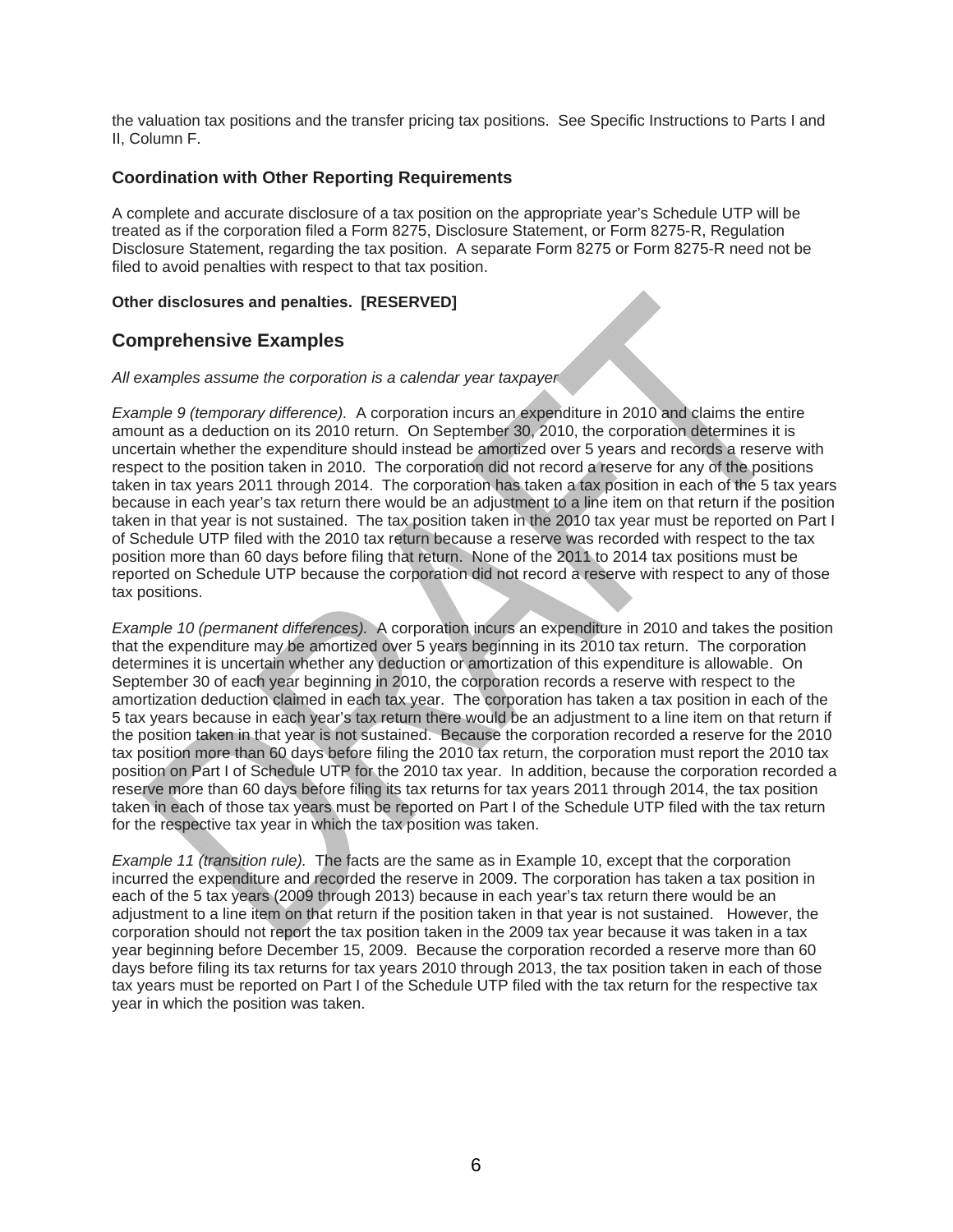| Tax year<br>position is<br>taken | Date of<br>determination<br>whether to take<br>reserve | Date next tax return is<br>filed after determination<br>whether to take reserve | Tax return to<br>which<br><b>Schedule UTP</b><br>is attached | <b>Part of Schedule</b><br>UTP on which tax<br>position is<br>reported |
|----------------------------------|--------------------------------------------------------|---------------------------------------------------------------------------------|--------------------------------------------------------------|------------------------------------------------------------------------|
| 2011                             | 12/1/2011                                              | 9/15/2012                                                                       | 2011                                                         |                                                                        |
| 2011                             | 5/1/2012                                               | 9/15/2012                                                                       | 2011                                                         |                                                                        |
| 2011                             | 8/6/2012                                               | 9/15/2012                                                                       | 2011 or 2012                                                 | I (if 2011) or<br>II (if 2012)                                         |
| 2011                             | 5/1/2013                                               | 9/15/2013                                                                       | 2012                                                         |                                                                        |

The following chart illustrates when and how to report tax positions on Schedule UTP.

# **Specific Instructions for Part I**

# **Part I Uncertain Tax Positions For the Current Tax Year**

## **When to Complete Part I**

Part I is used to report tax positions taken by the corporation in the current year's tax return.

*All examples assume the corporation is a calendar year taxpayer* 

*Example 12.* On February 15, 2011, a corporation records a reserve relating to a tax position taken in its tax return for the 2010 tax year. The corporation files its 2010 tax return on September 15, 2011. Because the reserve for the 2010 tax position was recorded at least 60 days before filing the 2010 return, the corporation must report the 2010 tax position on Part I of Schedule UTP filed with its 2010 tax return.

*Example 13.* A corporation incurs a \$50 expenditure in 2010 and claims the entire amount as a deduction on its 2010 tax return. The deduction increases the corporation's net operating loss carryforward from \$100 to \$150. The corporation uses the entire \$150 net operating loss carryforward in its 2011 tax return. Claiming the \$50 deduction in 2010 is a tax position taken in the 2010 tax year because the position would result in an adjustment to a line item on the 2010 tax return if the position is not sustained. The deduction in 2011 of the net operating loss carried forward from 2010 is a 2011 tax position, because the position would result in an adjustment to a line item on the 2011 tax return if the position is not sustained. The corporation did not record a reserve with respect to its 2010 tax position, but did record a reserve on September 30, 2011, with respect to its 2011 tax position. Because the corporation did not record a reserve with respect to the tax position taken in 2010, the 2010 tax position is not required to be reported on Schedule UTP. However, because the corporation recorded the reserve for the 2011 tax position more than 60 days before filing its 2011 tax return, the 2011 tax position must be reported on Part I of Schedule UTP filed with the tax return for the 2011 tax year.

#### **Information From Related Parties**

Check the box if the corporation was unable to obtain sufficient information from one or more related parties and was therefore unable to determine whether a tax position taken in the current year's tax return is required to be reported on Part I of this schedule.

#### **Column A. UTP Number**

Enter a number in column A for each tax position listed in this Part. This number will be used on Part III for reporting the concise description of the tax position. Begin with the number 1 and do not skip any whole numbers.

#### **Column B. Primary IRC Sections**

Provide the primary IRC sections (up to three) relating to the tax position.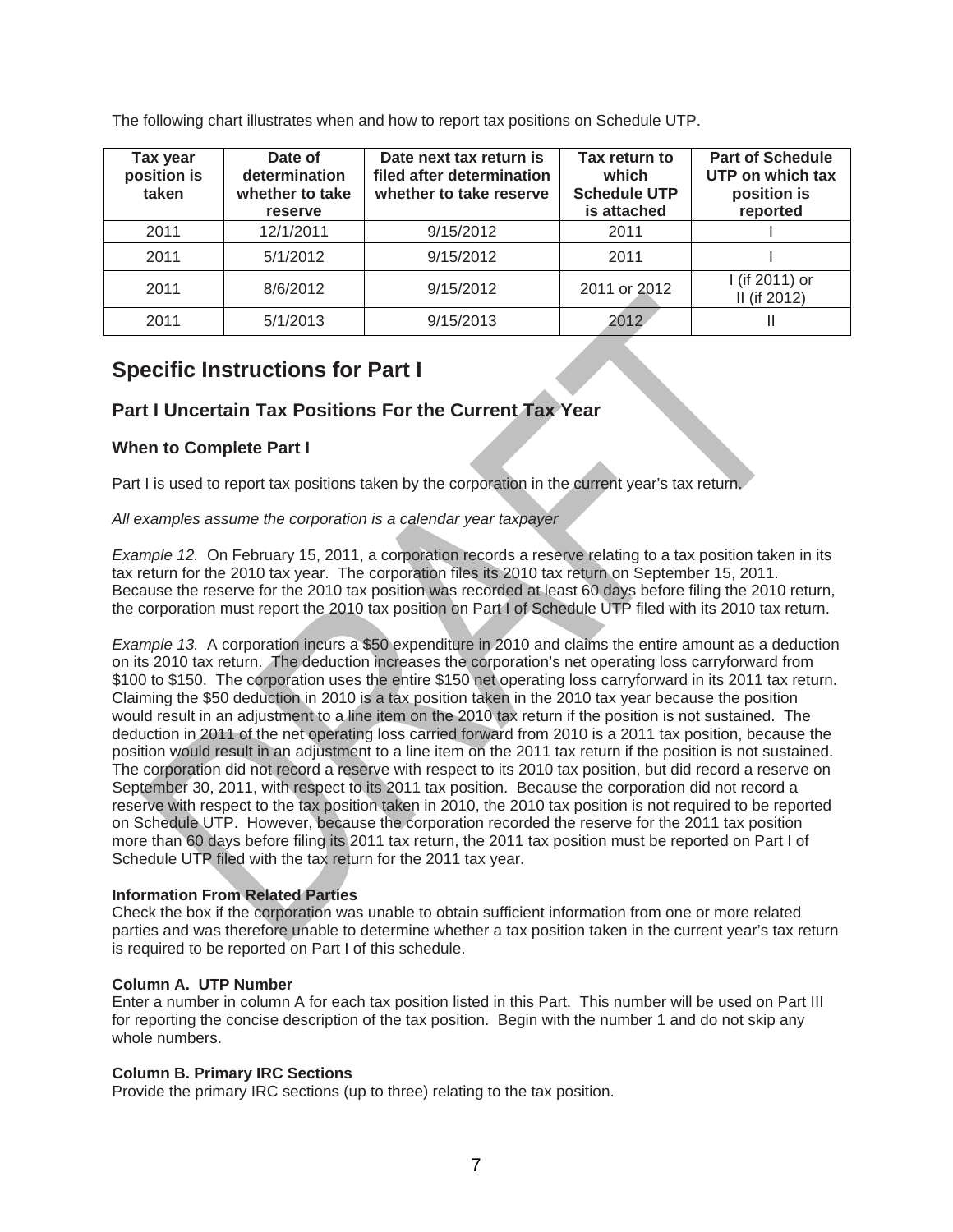#### **Column C. Timing Codes**

Check T for temporary differences, P for permanent differences, or check both T and P for a tax position that creates both a temporary and permanent difference. Categorization as a temporary difference, permanent difference, or both must be consistent with the accounting standards used to prepare the audited financial statements.

#### **Column D. Pass-Through Entity EIN**

If the tax position taken by the corporation relates to a tax position of a pass-through entity, enter the EIN of the pass-through entity to which the tax position relates. For example, if the corporation is a partner in a partnership and the tax position involves the partner's distributive share of an item of income, gain, loss, deduction, or credit of the partnership, enter the EIN of the partnership. A pass-through entity is any entity listed in section 1(h)(10). If the tax position is not related to a tax position of a pass-through entity, leave this blank. Enter F if the pass-through entity is a foreign entity that does not have an EIN.

#### **Column E. Administrative Practice**

Check this box if the tax position must be reported because it was determined the IRS would not challenge the position upon examination based on IRS administrative practice.

#### **Column F. Maximum Tax Adjustment**

Enter the maximum tax adjustment amount for each tax position that is not a valuation tax position or a transfer pricing tax position. If the tax position is a valuation tax position, enter V for valuation followed by a number representing the ranking of the tax position within all reported valuation tax positions (e.g., V1). If the tax position is a transfer pricing tax position, enter TP for transfer pricing followed by a number representing the ranking of the tax position within all reported transfer pricing tax positions (e.g., TP1). Begin with the number 1 for the tax position with the largest estimated potential tax adjustment or, if applicable, the largest reserve, and do not skip any whole numbers.

# **Specific Instructions for Part II [This section will not be completed in 2010]**

## **Part II Uncertain Tax Positions For Prior Tax Years**

#### **When to Complete Part II**

Part II is used to report tax positions taken by the corporation in a prior tax year that have not been reported on a Schedule UTP filed with a prior year's tax return.

#### **Information From Related Parties**

Check this box if the corporation was unable to obtain sufficient information from one or more related parties and was therefore unable to determine whether a tax position taken in a prior year's tax return is required to be reported on Part II of this schedule.

#### **Column A. UTP Number**

Continue the numeric sequence based on the last UTP number entered on Part I. For example, if the last UTP listed on Part I is 10, enter 11 for the first UTP listed on Part II. Assign a new number to each tax position that is listed in Column G.

#### **Column B. Primary IRC Sections**

Refer to the instructions for Part I Column B.

#### **Column C. Timing Codes**

Refer to the instructions for Part I Column C.

#### **Column D. Pass-Through Entity EIN**

Refer to the instructions for Part I Column D.